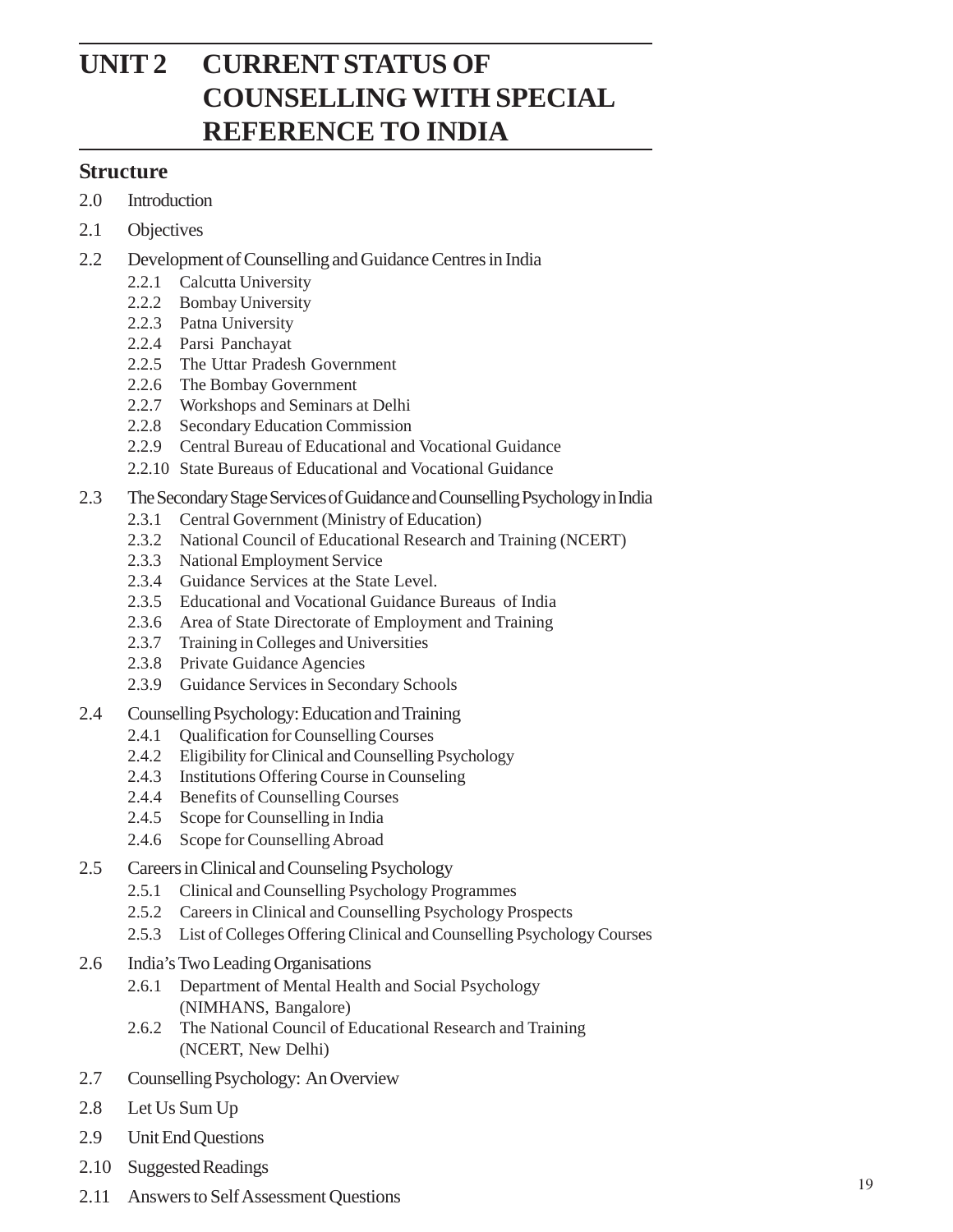**Counsellng: Future**

## **Directions (E-Counselling) 2.0 INTRODUCTION**

This unit deals with the development of counselling educational centres in India and different courses in counselling psychology. After that the focus would be on the counselling centres which provide counselling to the individuals who faced different day to day life problems e.g. family problems, marriage problems and individual mental health and adjustment problems.

## **2.1 OBJECTIVES**

After reading this unit, you will be able to:

- Be aware of the status of counselling psychology in India;
- Follow the procedures to become a professional counsellor;
- Acquire knowledge about the different courses and centres which are providing education and training in the area of counselling psychology; and
- Develop knowledge about the centres which give counselling services to the masses.

# **2.2 DEVELOPMENT OF COUNSELLING AND GUIDANCE CENTRES IN INDIA**

## **2.2.1 Calcutta University**

Calcutta University set up the first psychological laboratory in India in the year 1915. A separate section of research in Applied Psychology was opened under the direction of Dr. G. S. Bose in 1936 in order to adopt psychological tests prepared in America to suit the Indian conditions and to satisfy the vocational needs of Indian students.

## **2.2.2 Bombay University**

In 1941, Batliboi Vocational Guidance Bureau was established in Bombay.

## **2.2.3 Patna University**

A Department of Psychological Services and Research was established in 1945, offering personal and vocational guidance to students and constituting a number of psychological tests.

## **2.2.4 Parsi Panchayat**

The Trustees of the Parsi Panchayat Funds and Properties established the Parsi Panchayat Vocational Guidance Bureau in 1947. Dr. H.P. Mehta, its first Director, published the journal of Vocational and Educational Guidance.

## **2.2.5 The Uttar Pradesh Government**

In 1947, the U.P. Government established the Bureau of Psychology at Allahabad on the recommendations of Acharya Narendra Deo Committee.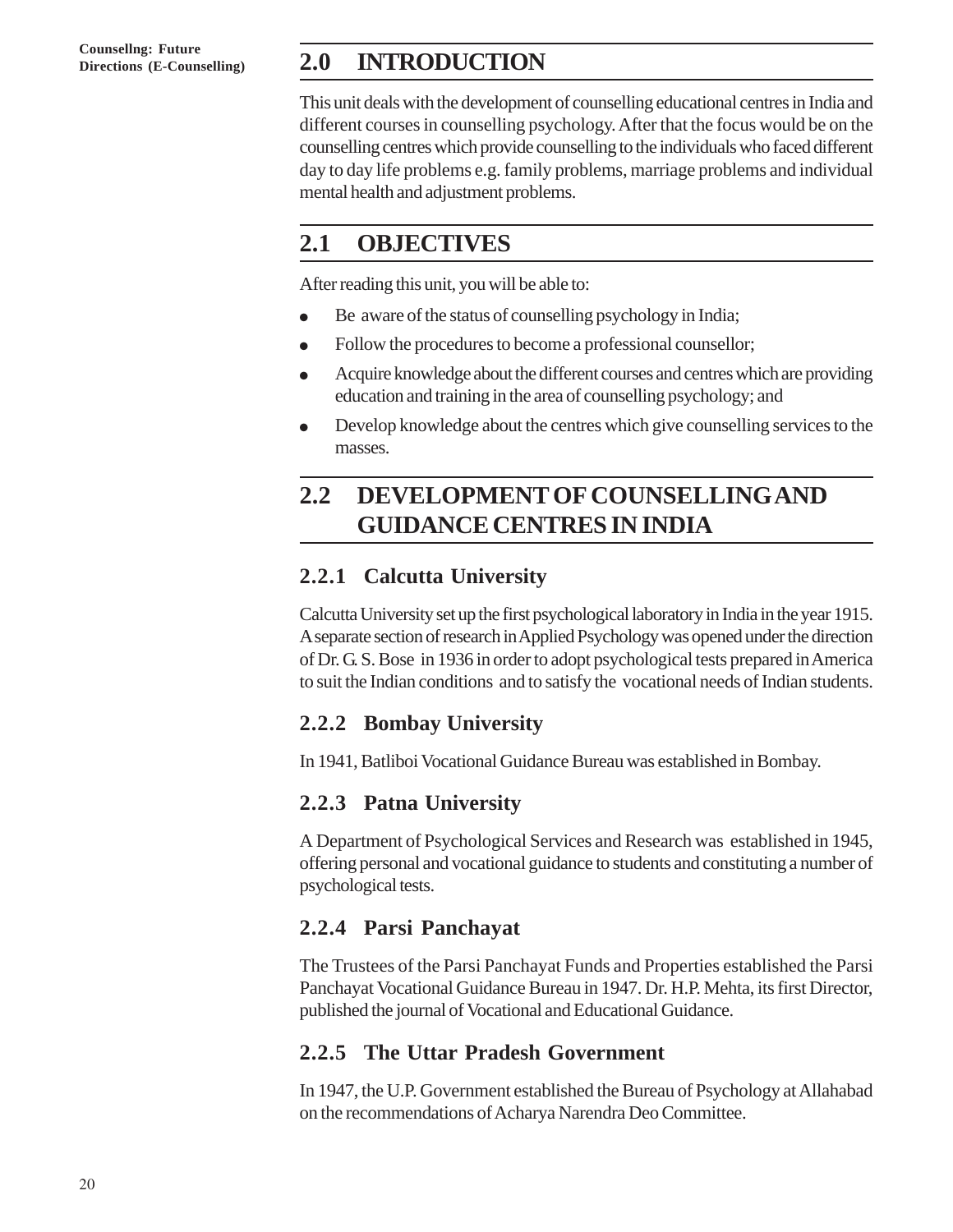### **2.2.6 The Bombay Government**

The Bombay Government in the year 1947, set up the Vocational Guidance Bureau in Bombay renamed as Institute of Vocational Guidance in 1957. In 1952, the Vocational Guidance Association of Bombay was formed to coordinate the efforts of various individuals and agencies in the field of guidance in Bombay.

### **2.2.7 Workshop and Seminars at Delhi**

In March 1953, Dr.W.L. Barnette, an American Professor, held a workshop at the Central Institute of Education, Delhi. A second seminar was held in November 1954 at the same place. It was decided to form an All India Educational and Vocational Guidance Association and to affiliate it to the International Association for Vocational Guidance.

### **2.2.8 Secondary Education Commission (1952-53)**

On the recommendations of Secondary Education Commission (1952-53), the old unilateral education system was replaced by a scheme of diversified courses. The Commission provided for seven different streams at the Secondary Stage-humanities, science, agriculture, commerce, technical, fine arts, and home science.

### **2.2.9 Central Bureau of Educational and Vocational Guidance**

In 1954, the Ministry of Education, Government of India, set up the Central Bureau of Educational and Vocational Guidance.

In July, 1958 it started a ten months' course for training counsellors in the field of student personnel work in the Central Bureau's premises in the Central Institute of Education, Delhi. Earlier a part of the Ministry of Education, the Bureau has become a part of the Department of Psychological Foundations of the National Institute of Education under the National Council of Educational Research and Training. The Extension Services Department of the Central Institute of Education, Delhi, conducted two long-term courses in Educational and Vocational Guidance. during 1957 and 58 to provide in-service training of teachers so that they should work either as career-masters or as teacher-counsellors. (R.N. Sharma, 2004)

#### **2.2.10 State Bureaus of Educational and Vocational Guidance**

These were established to perform the following functions:

- a) Organisation of sample group guidance activities for a few schools.
- b) Collection of occupational information and production of information material, establish state level information centres
- c) Development and adaptation of translation of tests, questionnaires, check lists, etc.
- d) Training of guidance workers.
- e) Planning, coordination and supervision of guidance service within the State.
- f) Consultative and field services.
- g) Research
- h) Organising courses in guidance and counselling
- i) Individual Counselling and group guidance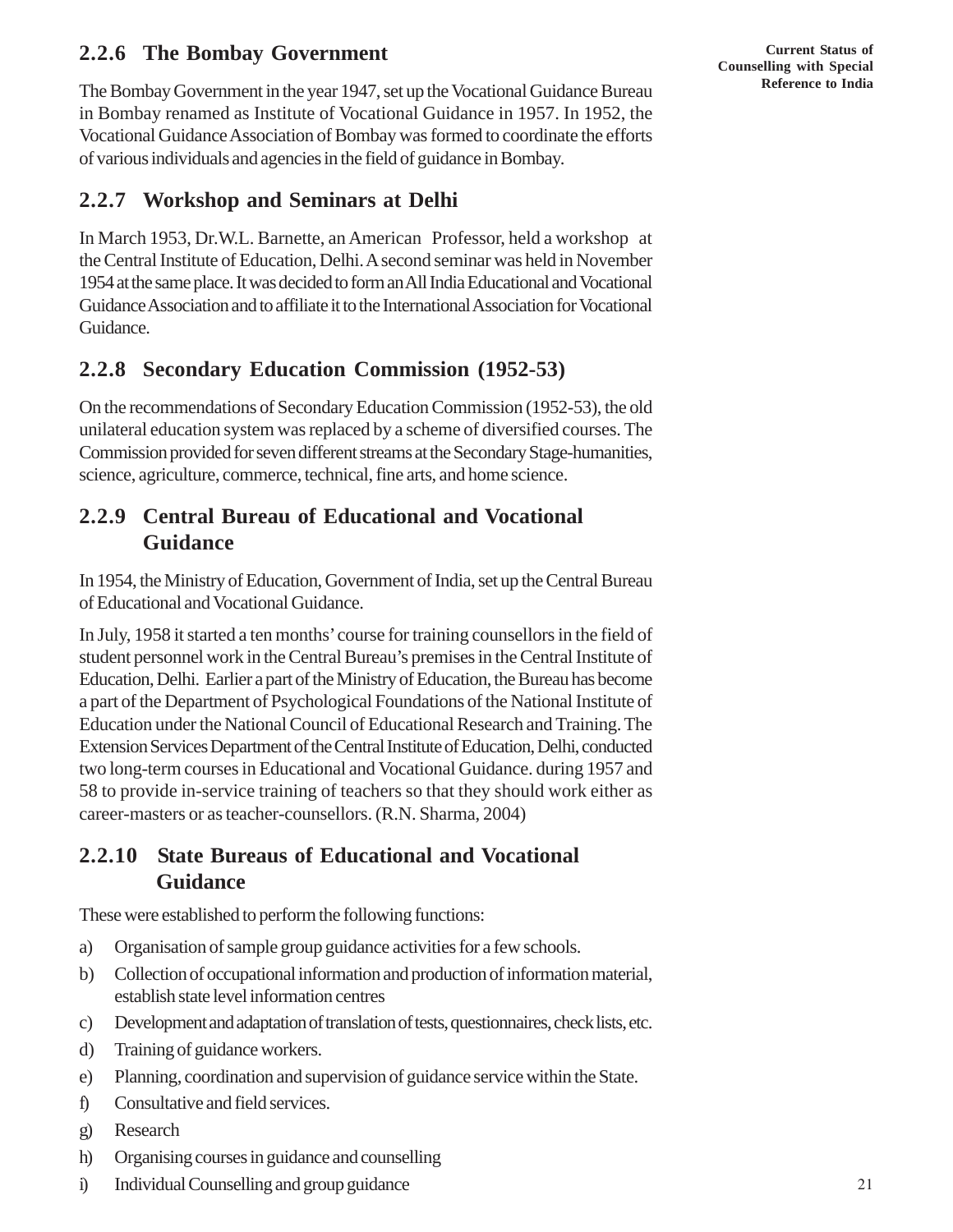- **Counsellng: Future** *j*) Organise short term training programmes and orientation programmes<br>Directions (E-Counselling) <br>k) Standardization of psychological test
	- Standardization of psychological test
	- l) Publications

## **2.3 THE SECONDARY STAGE SERVICES OF GUIDANCE AND COUNSELLING PSYCHOLOGY IN INDIA**

In India Guidance and counselling services at the Secondary stage are organised at the following four levels:

### **2.3.1 Central Government (Ministry of Education)**

The Union Ministry of Education and the National Council of Educational Research and Training, are concerned with guidance services in higher secondary schools at the Central Government level.

The Ministry has promoted the development of guidance by providing financial assistance as well as professional leadership to States offered through the Central Bureau of Educational and Vocational Guidance established as a part of the Ministry of Education and later the Bureau was made a part of the Central Institute of Education under the Ministry of Education and at last merged with the National Council of Educational Research and Training (N.C.E.R T.).

### **2.3.2 National Council of Educational Research and Training (NCERT)**

National Council of Educational Research and Training (NCERT) was established on 1st September 1961, as an autonomous organisation to function as an academic adviser to the Ministry of Human Resource Development, Department of Education, Government of India. The Ministry draws upon the expertise of the NCERT in formulating and implementing its policies and programmes in school education.

The National Council of Educational Research and Training (NCERT), in collaboration with Commonwealth of Learning (COL), Canada, is offering an International Diploma Course in Guidance and Counselling.

As a technical wing of the Ministry of Education it, undertakes the different types of activities in the field of guidance and counselling e.g. Leadership, researches, training, extension services, field services, publications. There are two journals of the N.C.E.R.T. *viz.,* Indian Educational Review and the N.I.E. journal**.**

#### **2.3.3 National Employment Service**

This organisation is primarily concerned with the offering of vocational guidance to school youth and adults through its Vocational Guidance Units. Its Vocational Guidance Officers assist the State and private organisations in conducting training courses for career masters through talks on career and organisation of career conferences

### **2.3.4 Guidance Services at the State Level**

State Bureaus of Educational and Vocational Guidance have been set up in almost all the States and Union Territories, some of them administratively a part of the Directorate of Education others either a part of the State Council of Educational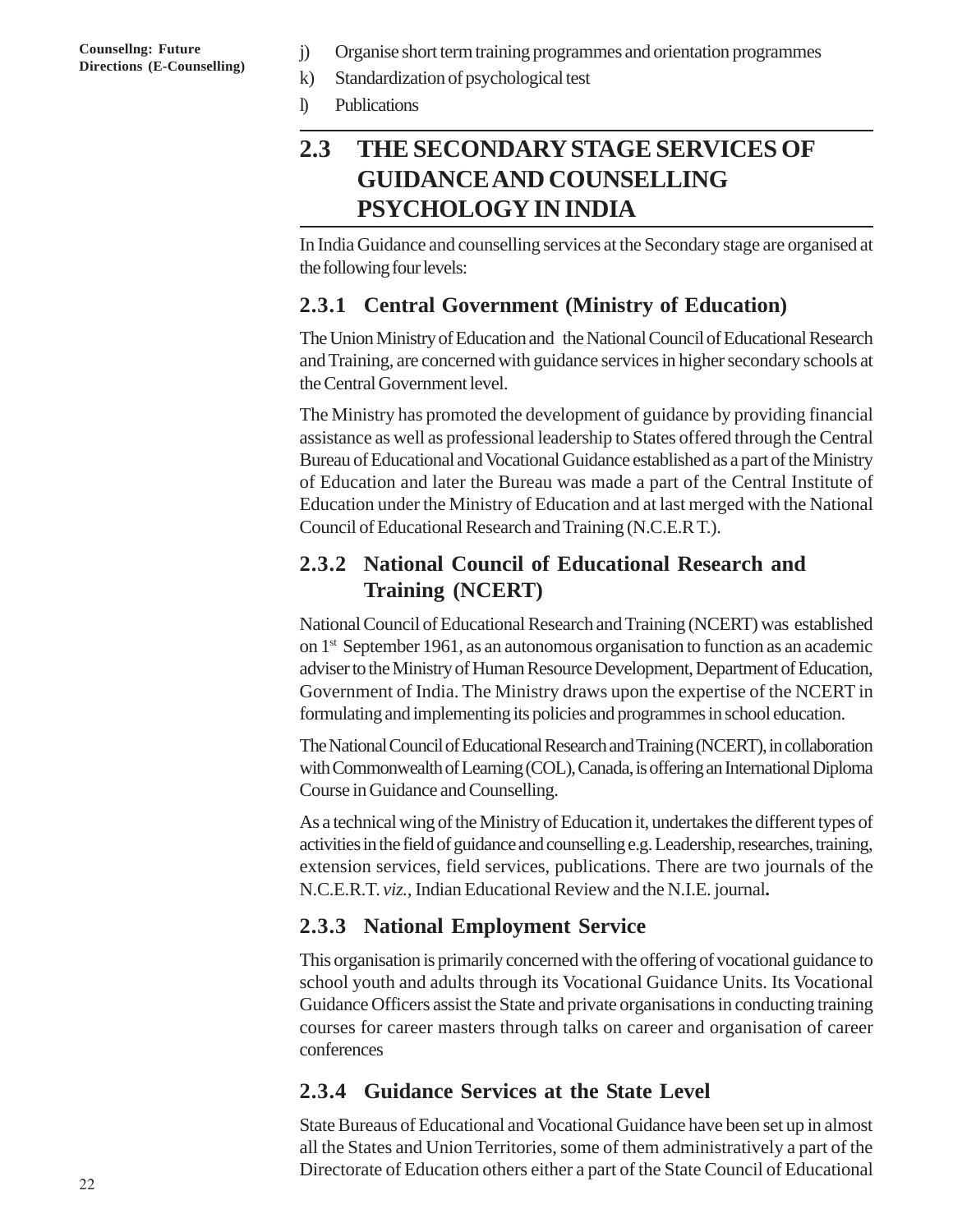## **2.3.5 Educational and Vocational Guidance Bureaus in India**

These were established in different parts of the country. The list is given in then table below:

| S. No.                         | <b>State/Union Territory</b>                                                                                                                                    |  |  |  |
|--------------------------------|-----------------------------------------------------------------------------------------------------------------------------------------------------------------|--|--|--|
| Andaman& Nicobar Islands<br>1. | State Bureaus has not been established                                                                                                                          |  |  |  |
| 2.<br>Andhra Pradesh           | Department of Educational Foundations,<br>SCERT, Hyderabad                                                                                                      |  |  |  |
| Arunachal Pradesh<br>3.        | There is no State Bureau                                                                                                                                        |  |  |  |
| 4.<br>Assam                    | The State Bureau is attached to the office of<br>the DPI                                                                                                        |  |  |  |
| 5.<br>Delhi                    | The Bureau is a Unit of the SCERT                                                                                                                               |  |  |  |
| 6.<br>Gujarat                  | Institute of Vocational Guidance, Ahmedabad                                                                                                                     |  |  |  |
| 7.<br>Haryana                  | Guidance and Counselling Wing is a part of the<br>SCERT, Haryana                                                                                                |  |  |  |
| Himachal Pradesh<br>8.         | State Bureau exists under the Directorate of<br><b>Education, Himachal Pradesh</b>                                                                              |  |  |  |
| Karnataka<br>9.                | S.B.E.YG. is a part of Department of SCERT<br>under the Directorate of Public Instruction                                                                       |  |  |  |
| 10. Kerala                     | S.B.E.YG is a part of the State Institute of. of<br>Education.                                                                                                  |  |  |  |
| 11. Madhya Pradesh             | S.B.E.V G. is a part of the Educational<br>Psychology and Guidance, Jabalpur                                                                                    |  |  |  |
| 12. Maharashtra                | Institute of Vocational Guidance and Section<br>with a Sub-Bureau at Pune                                                                                       |  |  |  |
| 13. Manipur                    | S.B.E.YG. is a part of the office of the<br>Director of Education                                                                                               |  |  |  |
| 14. Mizoram                    | E.YG. Unit is attached to SCERT, Mizoram                                                                                                                        |  |  |  |
| 15. Orissa                     |                                                                                                                                                                 |  |  |  |
| 16. Pondicherry                |                                                                                                                                                                 |  |  |  |
| 17. Punjab                     | S.B.E.VG. exists separately under the<br>Department of Education                                                                                                |  |  |  |
| 18. Rajasthan                  | S.B.E.V G. is a part of the SCERT                                                                                                                               |  |  |  |
| 19. Sikkim                     |                                                                                                                                                                 |  |  |  |
| 20. Tarnil Nadu                |                                                                                                                                                                 |  |  |  |
| 21. Tripura                    | S.B.E.V G. has been set up independently under<br>the Dapartment of Education                                                                                   |  |  |  |
| 22. Uttar Pradesh              | Bureau of Psychology functions under the<br>control of State Director of Education and the<br>Director, SCER. It functions at the regional and<br>school levels |  |  |  |
| 23. WestBengal                 |                                                                                                                                                                 |  |  |  |
| 24. Meghalaya                  | E.YG.B. is a part of SCERT                                                                                                                                      |  |  |  |
| 25. Dadra & Nagar              | S.B.E.VG. exists under Directorate of<br>Education                                                                                                              |  |  |  |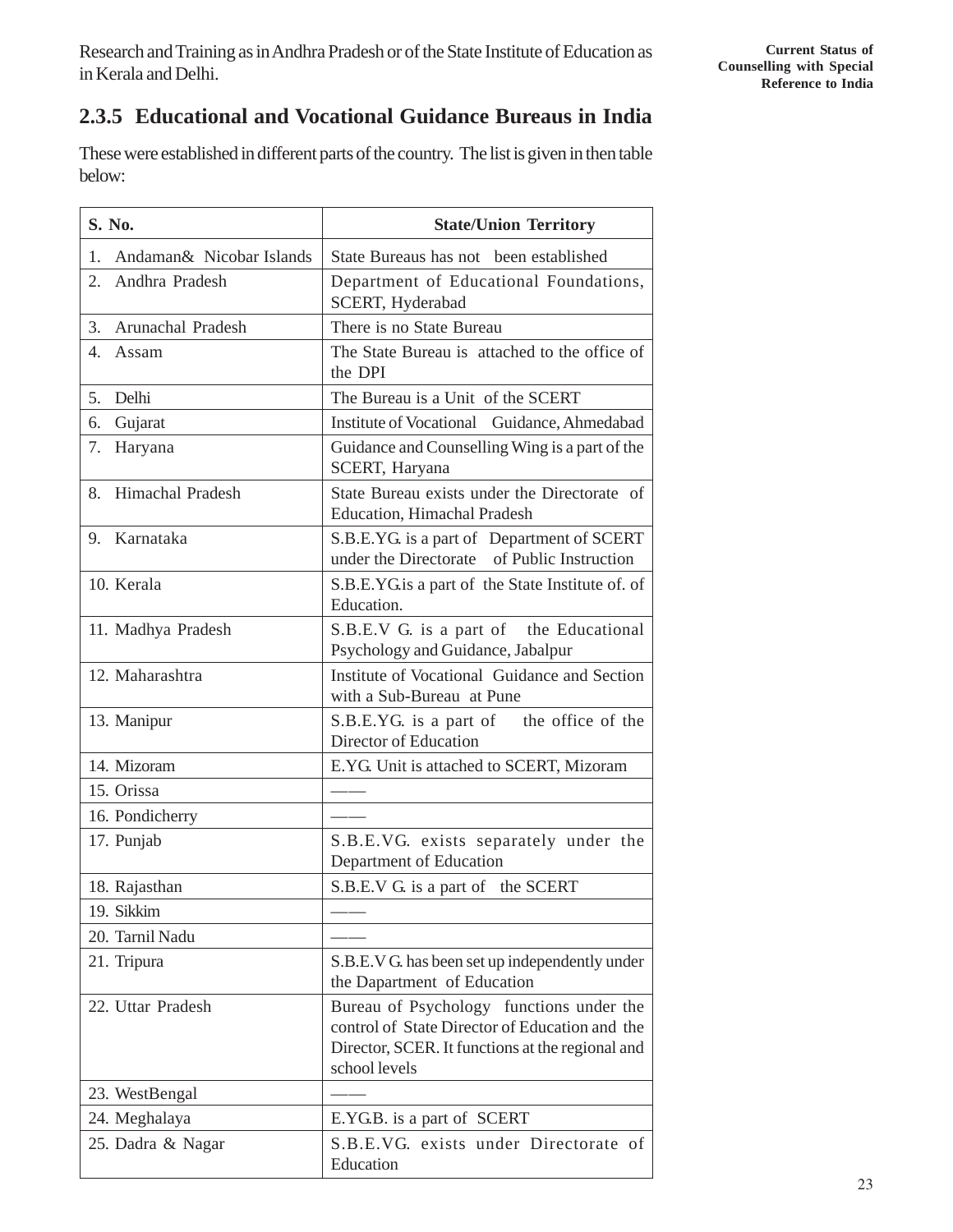### **2.3.6 Area of State Directorate of Employment and Training**

- 1) Organisation of occupational information programme.
- 2) Employment market information programme.
- 3) Careers study centres.
- 4) Foreign employment and training information centres.
- 5) Selection of courses and institutions.
- 6) Admission matters.
- 7) Scholarships, fellowships, assistantship and apprenticeships.
- 8) Information about passport and visa.
- 9) Employment prospects and Part-time employment.
- 10) Special units for the handicapped.

#### **2.3.7 Training in Colleges and Universities**

These offer courses in guidance in programme for the degrees of B.Ed. and M.A. in Psychology. Some of these also train career masters through organising short-term courses.

#### **2.3.8 Private Guidance Agencies**

Some private guidance agencies have been sponsored by charitable trusts, social welfare organisations or educational societies in India.

#### **2.3.9 Guidance Services in Secondary Schools**

Guidance Services in secondary schools are conducted by the following guidance personnel conducting well-equipped guidance services in schools:

- i) The Principal and his colleagues.
- ii) A guidance counsellor.
- iii) Teacher-counsellor or career masters.
- iv) Specialists in specific areas of service (part-time or full-time), which include the following:
	- a) Social worker.
	- b) Psychologist.
	- c) Doctor, dentist, nurse.
	- d) Parents.
	- e) Community health, welfare and guidance agencies.

## **2.4 COUNSELLING PSYCHOLOGY: EDUCATION AND TRAINING**

#### **2.4.1 Qualifications for Counselling Courses**

Certificate, Diploma and PG Diploma courses on counselling are offered by various institutes all over India. For pursuing a PG Diploma in Clinical and Community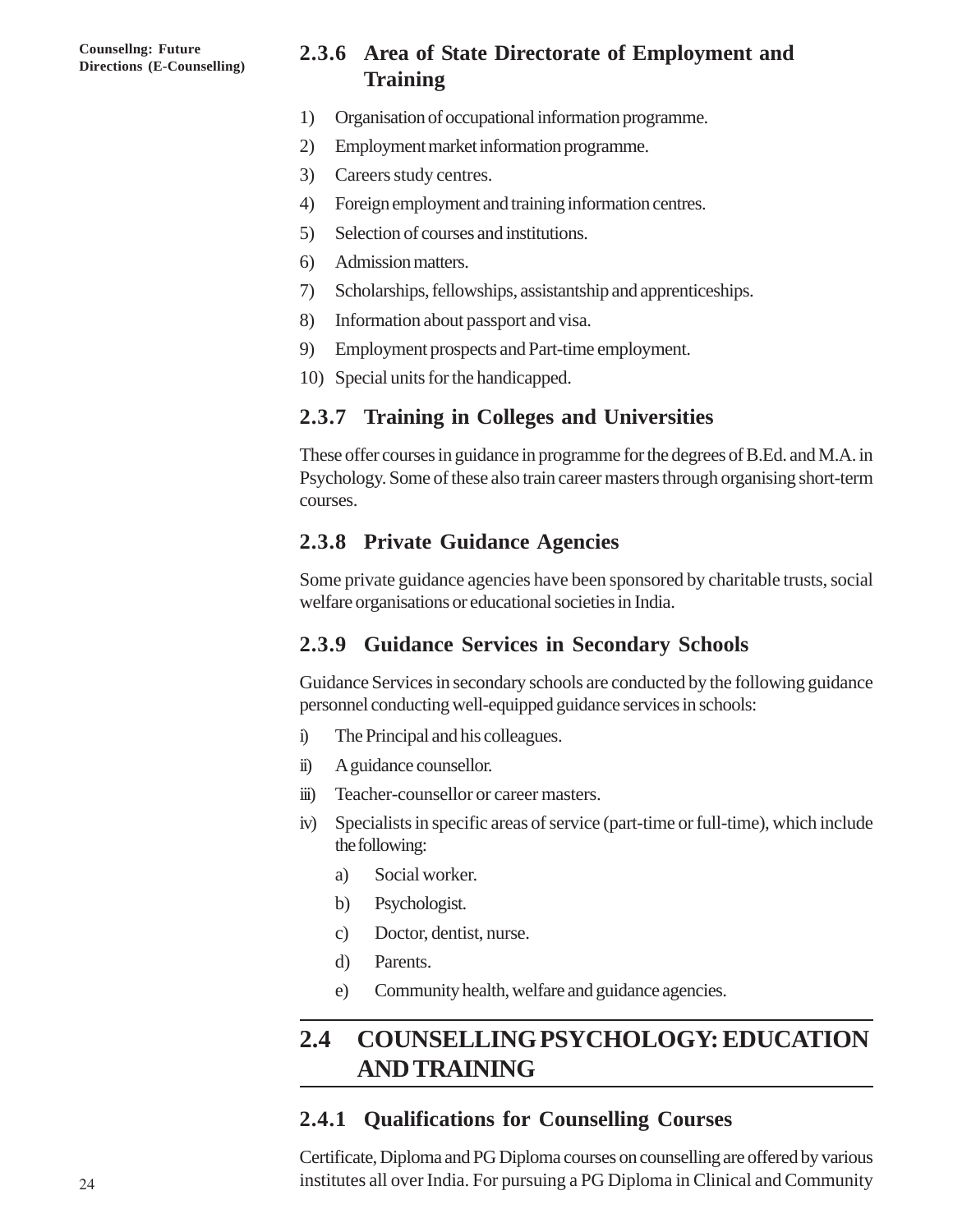psychology, you need to have a graduation in Psychology. For admission to diploma program in Guidance and counselling, some institutes prefer candidates with a Bachelors degree in Home Sc., Education or Arts, whereas others admit candidates with a M.A/ M.Ed. (psychology) degree.

Counselling courses also include a certificate course in Guidance. Candidates with M.A degree in Psychology can apply for Diploma program in Vocational Rehabilitation and Counselling and PG Diploma course in Rehabilitation Psychology. Postgraduate candidates can also apply for PG Diploma in counselling.

## **2.4.2 Eligibility for Clinical and Counselling Psychology**

The successful completion of an M.A. or M.Sc. Degree in Psychology with a minimum of 55 per cent marks in aggregate is the minimum eligibility criteria for pursuing a professional course in counselling psychology.

The aggregate percentage marks are relaxable by five percent for the students belonging to the Scheduled Castes, Scheduled Tribes and Other Backward Classes.

2 Years of practical experience in offering counselling services is also an eligibility criteria at several institutes.

Students, who have merely completed their Post graduation in Social Work or in Psychology, are also offering counselling services, even though they are not registered under the RCI.

 The RCI issues a registration number to every Clinical Psychologist and counsellors which has to be renewed after every 5 Years.

## **2.4.3 Institutions Offering Courses on Counselling**

The Maharaja Sayajirao University of Baroda in Gujarat

- NCERT in New Delhi
- All India Institute of Physical Medicine and Rehabilitation in Maharashtra
- Annamalai University in Tamil Nadu
- SNDT Women's University in Maharashtra
- University of Madras in Tamil Nadu
- Rani Durgavati Vishwavidyalaya in Madhya Pradesh
- Regional Institute of Education in Madhya Pradesh
- Regional Institute of Education in Karnataka

## **2.4.4 Benefits of Counselling Courses**

More and more people are resorting to counselling to solve various crises of their lives. After pursuing counselling courses, students acquire helping skills to counsel and guide people for coping up with their educational, social or personal crisis.

## **2.4.5 Scope for Counselling in India**

Once you complete counselling courses, you can choose from several job profiles in India. Trained personnel can opt to work in marriage counselling agencies, schools and colleges, old age homes, counselling centres, welfare departments of governments or remain self employed.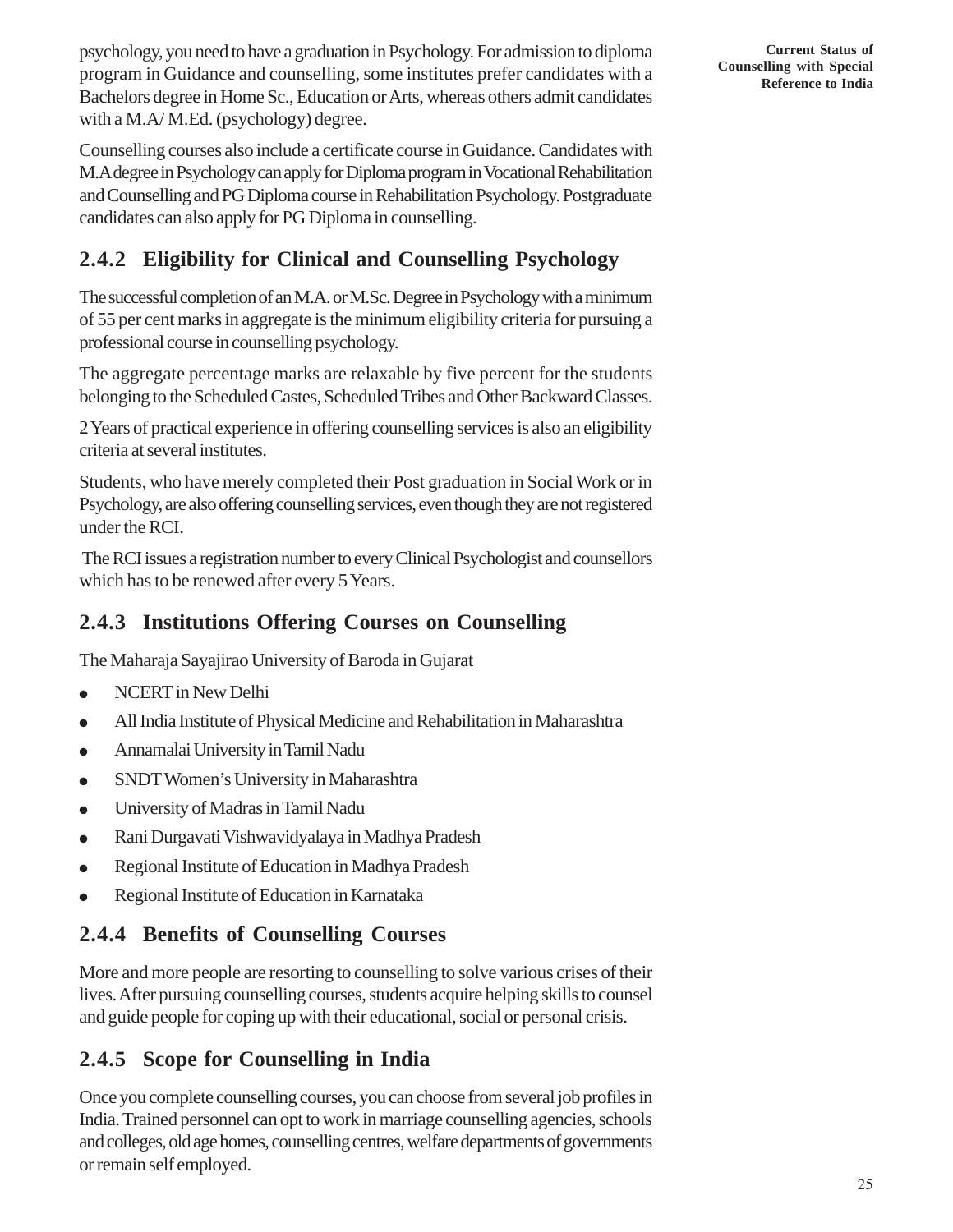### **2.4.6 Scopes for Counselling Abroad**

In the countries in the West, counsellors are held in the same rank as other medical practitioners. Their remunerations are thus higher than that in India. Counsellors can opt for practicing abroad in the same fields offering counselling jobs in this country.

## **2.5 CAREERS IN CLINICAL AND COUNSELLING PSYCHOLOGY**

 One needs to be kind and compassionate in nature in order to be a good Clinical Psychologist since this profession entails the practitioners to understand and solve the problems of people through counselling. One should have a good understanding of the workings of the human mind and should also have a natural propensity to unravel the deepest mysteries of the human mind.

The counselling is a very good tool to prevent the mental health and stress oriented problems. It is a difficult task to deal with patients exhibiting abnormal mental behaviour; hence a lot of patience is required on the part of a counsellor. In the profession of Clinical Psychology, a counsellor picks up a lot of negative thoughts and emotions from the patients. Hence, one should have the ability of ventilating all the negativity picked up during counselling.

Moreover, one should also have strong skills of persuasion in order to help patients break their mental blocks. Effective communication skills are also required, since one has to uncover the innermost workings of the patients' mental processes by talking with them.

## **2.5.1 Clinical and Counselling Psychology Programmes**

Various courses in Clinical Psychology are offered by universities and institutes across the country. One can go in for an M. Phil. Program of 2 Years duration.

2 Year M. Phil Programs are available at the Central Institute of Psychiatry (CIP) in Ranchi (Jharkhand), the National Institute of Mental Health and Neurosciences (NIMHANS) in Bangalore (Karnataka) and at the Institute of Human Behaviour and Allied Sciences (IHBAS) in New Delhi. The IHBAS inducts its M. Phil. Program every Year.

Each of the above mentioned institutes conducts independent, All India level entrance examinations for candidates wishing to get admission into M. Phil Programs at these institutes. The candidates who qualify in the written examination also have to clear an interview in order to get admission. Diploma courses and Certificate courses in Clinical Psychology are also offered by several institutes across the country.

The Jamia Millia Islamia (New Delhi) and a few regional centres of the NCERT (National Council of Educational Research and Training) offer Diploma courses in Clinical Psychology. The RCI recommends a practice - oriented curriculum for students pursuing any course (Degree, Diploma or Certificate) in Clinical Psychology and counselling. The Rehabilitation Council of India (RCI) recommends an OPD (Out Patient Department) in every institute offering a course in Clinical Psychology. It also recommends the restriction of theory - related teaching to only 30 per cent of the syllabus while laying more stress on practical learning.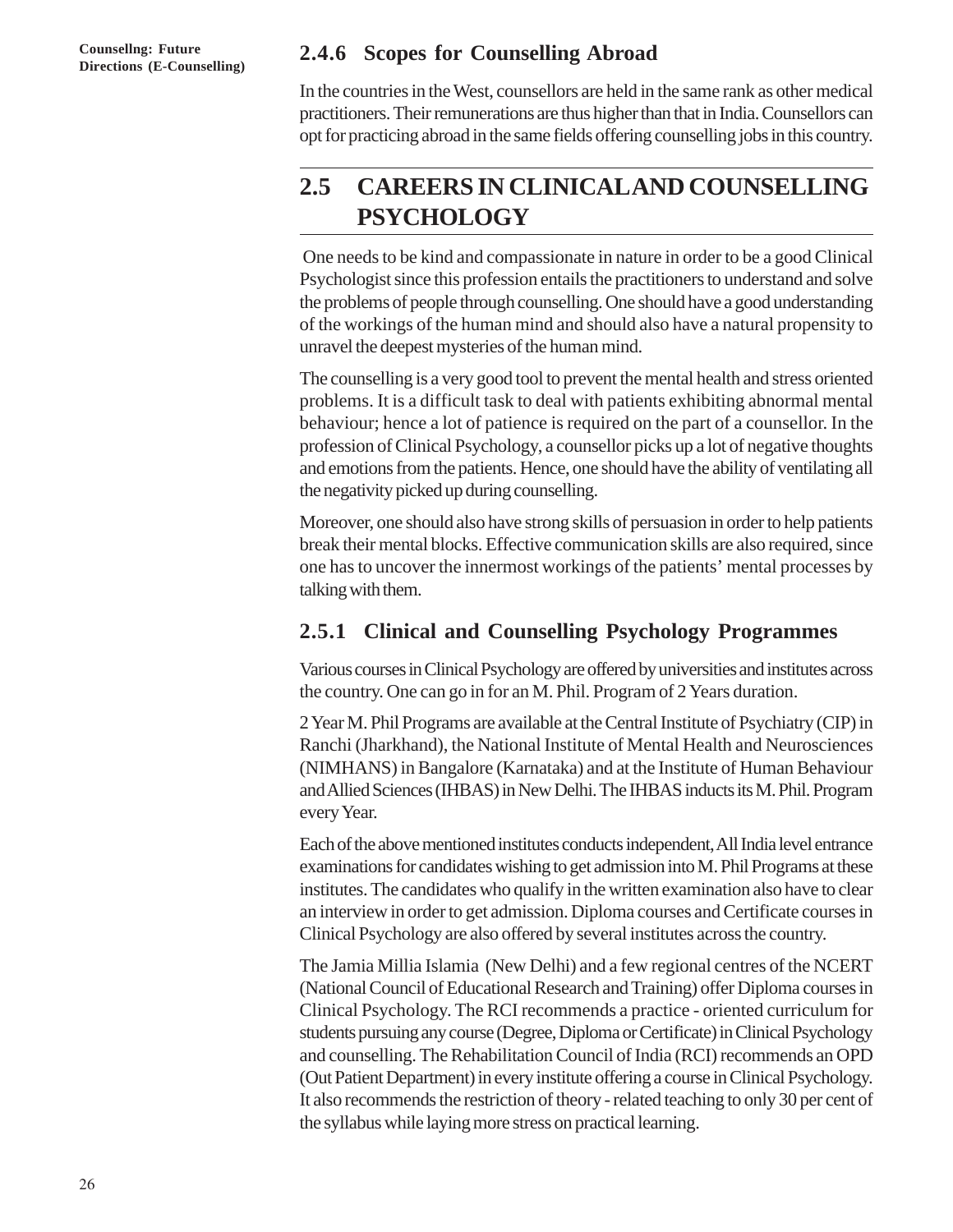### **2.5.2 Careers in Clinical and Counselling Psychology Prospects**

One who has done a course in Clinical Psychology will be able to find jobs in the government sector. One will also be able to find jobs in the licensed psychiatric nursing homes. Clinical Psychologists are also required in the non - governmental organisations (NGOs) who are engaged in offering counselling services.

One can also find a job as a full time career counsellor in a school, since the Central Board of Secondary Education (CBSE) has directed for the appointment of at least one full time career counsellor in each and every school under its affiliation. One can also specialise in marital counselling if one has obtained a professional degree in Clinical Psychology. Moreover, the prospects of earning name and fame are quite bright if one sets up a clinic and starts counselling independently.

| <b>Course Name</b>                       | Institutes offering the courses                                                                                                   |  |  |
|------------------------------------------|-----------------------------------------------------------------------------------------------------------------------------------|--|--|
| M. Sc. Psychology                        | Bangalore University, Bangalore (Karnataka),<br>Jnana Bharathi, Bangalore - 560 056.                                              |  |  |
|                                          | Sri Venkatehswara University, Tirupati (Andhra<br>Pradesh) Tirupati - 517 502, Chittor, Andhra<br>Pradesh.                        |  |  |
|                                          | University of Calcutta, Kolkata, West Bengal -<br>700 073.                                                                        |  |  |
|                                          | University of Mysore, Mysore (Karnataka),<br>Mysore Viswavidyalaya Karya Soudha,<br>Crawford Hall, P.B. No. 17, Mysore - 570 005. |  |  |
| M.Sc. Holistic Psychology                | Bangalore University, Bangalore (Karnataka),<br>Jnana Bharathi, Bangalore - 560 056.                                              |  |  |
| M.Phil. in Psychology                    | Gujarat University, Ahmedabad (Gujarat) PB<br>No.4010, Navrangpura, Ahmedabad - 380 009.                                          |  |  |
|                                          | Gurunanak Dev University, Amritsar, (Punjab).                                                                                     |  |  |
|                                          | Sardar Patel University, Gujarat (Gujarat), Vallabh<br>Vidyanagar - 388 120, Gujarat.                                             |  |  |
|                                          | University of Mysore, Mysore (Karnataka),<br>Mysore Viswavidyalaya Karya Soudha,<br>Crawford Hall, P.B. No. 17, Mysore - 570 005. |  |  |
| M. Phil. in Rehabilitation<br>Psychology | Mahatma Gandhi (M.G) University, Kerala<br>(Kerala) Priyadarsini Hills P. O., Kottayam,<br>Kerala, India - 686 560.               |  |  |
|                                          | National Institute for the Mentally Handicapped,<br>Manovikas Nagar, Secunderabad - 500 009,<br>(Andhra Pradesh).                 |  |  |
|                                          | National Institute for the Mentally<br>Handicapped, Manovikas Nagar, P.O.<br>Bowenpally, Secunderabad - 500 011.                  |  |  |
| P.G. Diploma in C.A.H<br>Psychology      | Maharaja Sayajirao University of Baroda,<br>Vadodara, (Gujarat) Fatehgunj, Vadodara-390<br>002.                                   |  |  |

## **2.5.3 List of Colleges Offering the Clinical and Counselling Psychology Courses**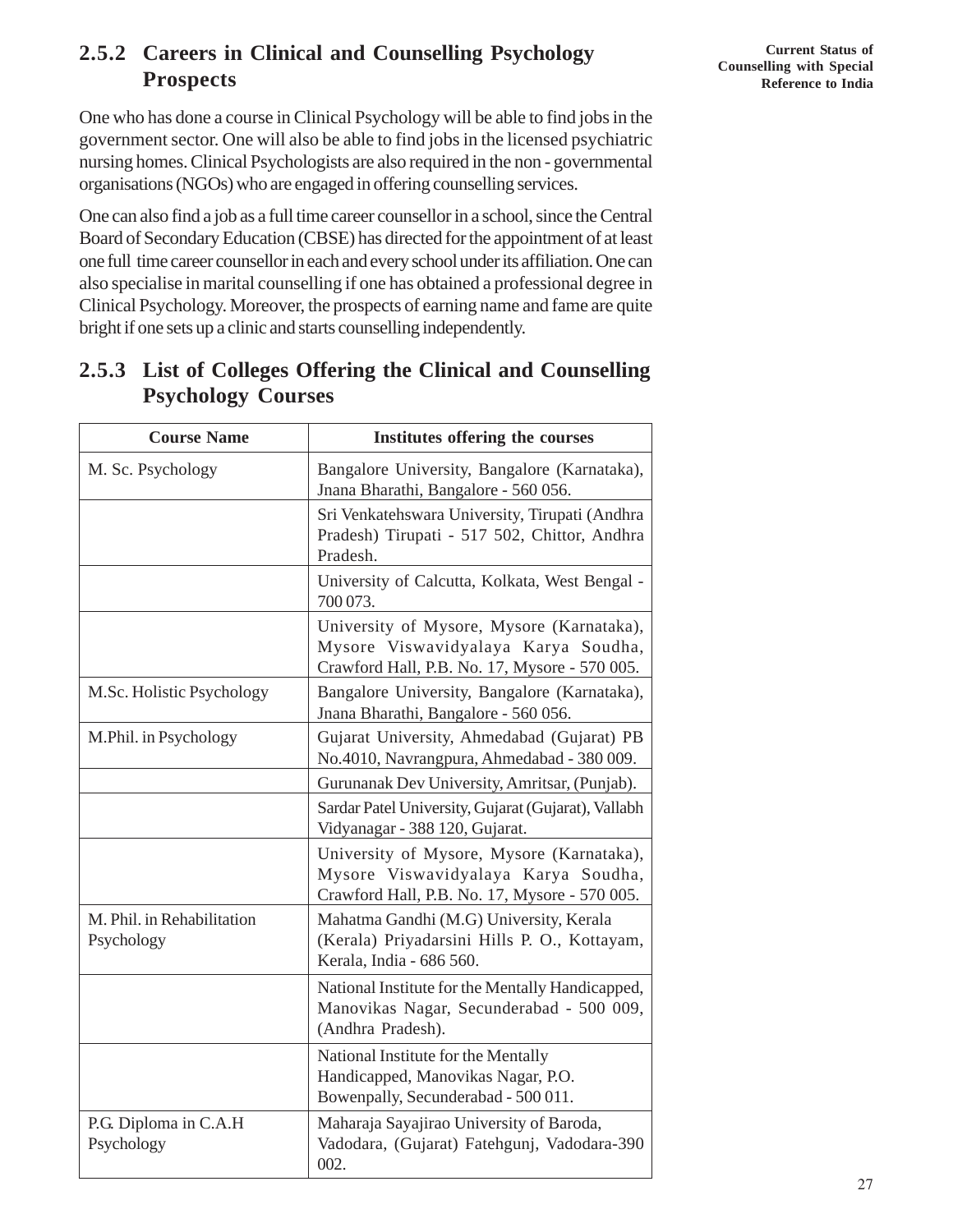#### **Counsellng: Future Directions (E-Counselling)**

| P.G. Diploma in Clinical and<br>Community Psychology (CCP) | Maharaja Sayajirao University of Baroda,<br>Vadodara, (Gujarat), Fatehgunj, Vadodara - 390<br>002.    |  |  |  |
|------------------------------------------------------------|-------------------------------------------------------------------------------------------------------|--|--|--|
| Ph.D. in Clinical Psychology                               | Bangalore University, Bangalore, (Karnataka)<br>Jnana Bharathi, Bangalore - 560 056.                  |  |  |  |
|                                                            | Gurunanak Dev University, Amritsar, (Punjab).                                                         |  |  |  |
| Post Graduate Diploma in<br><b>Counselling Psychology</b>  | Punjabi University, Patiala, (Chandigarh) Arts<br>Block No. 1, First Floor, Patiala - 147 002, India. |  |  |  |
| M.A. (Psychology)                                          | Barakatullah Vishwavidyalaya, Bhopal, (Madhya<br>Pradesh).                                            |  |  |  |
|                                                            | Behrampur University, Bhanja Bihar, Orissa - 760<br>007.                                              |  |  |  |
|                                                            | Bhagalpur University, (Bihar), Bhagalpur - 812 007.                                                   |  |  |  |
|                                                            | Devi Ahilya Vishwavidyalaya, MGM Medical<br>College, AB Road, Indore - 452 001.                       |  |  |  |
|                                                            | Gujarat University, Ahmedabad, Gujarat - 380 009.                                                     |  |  |  |
|                                                            | Gurunanak Dev University, Amritsar, (Punjab).                                                         |  |  |  |
|                                                            | Himachal Pradesh University, Summer Hills,<br>Shimla - 171 005.                                       |  |  |  |
|                                                            | Jamia Millia Islamia, Jamia Nagar, New Delhi -<br>110025.                                             |  |  |  |
|                                                            | Jodhpur University, Jodhpur, (Rajasthan), Jodhpur<br>$-313001.$                                       |  |  |  |
|                                                            | Kurukshetra University, Kurukshetra, Haryana -<br>136 119.                                            |  |  |  |
|                                                            | Lalit Narayan Mithila University, Darbhanga,<br>Bihar - 840 004.                                      |  |  |  |
|                                                            | Magadh University, Bodh Gaya, Bihar - 824 234.                                                        |  |  |  |
|                                                            | Maharaja Sayajirao University of Baroda,<br>Vadodara - 390 002.                                       |  |  |  |
|                                                            | Maharshi Dayanand University, Rohtak,<br>(Haryana).                                                   |  |  |  |
|                                                            | Mahatma Gandhi (M.G) University, Priyadarsini<br>Hills P.O., Kottayam, Kerala, India - 686 560.       |  |  |  |
|                                                            | Mohanlal Sukhadia University, Udaipur - 313 001.                                                      |  |  |  |
|                                                            | North Eastern Hill University, (Meghalaya),<br>Shillong - 793 001.                                    |  |  |  |
|                                                            | Punjabi University, Patiala, (Chandigarh), Patiala<br>$-147002.$                                      |  |  |  |
|                                                            | Sambalpur University, Burla, Orissa - 768 019.                                                        |  |  |  |
|                                                            | Sardar Patel University, Gujarat, Gujarat - 388 120.                                                  |  |  |  |
|                                                            | Saurashtra University, Rajkot, Gujarat - 360 005.                                                     |  |  |  |
|                                                            | South Gujarat University, Surat, Gujarat - 395 007.                                                   |  |  |  |
|                                                            | University of Calicut, Kozhikode - 673 008.                                                           |  |  |  |
|                                                            | University of Delhi, Delhi, (Delhi), Delhi - 110 007.                                                 |  |  |  |
|                                                            | Utkal University, Bhubaneshwar, Orissa - 751 004.                                                     |  |  |  |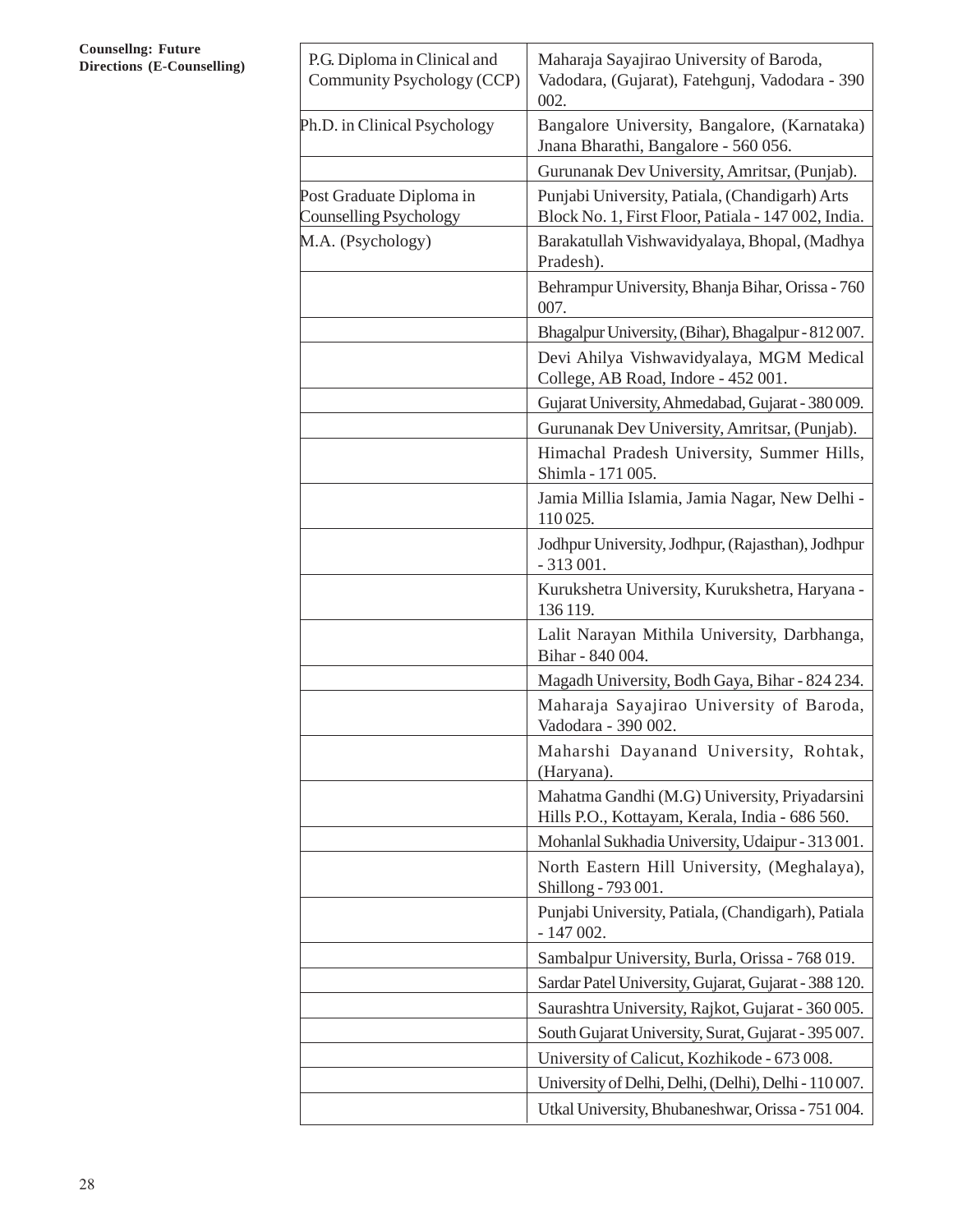#### **Self Assessment Questions**

| 1) | When was the Central Bureau of Educational and Vocational Guidance set |
|----|------------------------------------------------------------------------|
|    | up?                                                                    |

| a) 1958 |  | b) 1957 |
|---------|--|---------|
|         |  |         |

- c) 1954 d) 1945
- 2) Which of the following journals is not published by NCERT?
	- a) Indian Educational Review
	- b) N.I.E. journal
	- c) Indian Journal of Guidance and Counseling
	- d) None of the above
- 3) After how many years does the RCI registration no. for professional counselor needs to be renewed?
	- a) 5 years b) 4 years
	- c) 7 years d) 10 years
- 4) What are the minimum eligibility criteria for admission in a professional counseling psychology diploma or degree?
	- a) Graduation with psychology
	- b) Post Graduation in psychology with 55% Marks
	- c) Post Graduation with 55% Marks
	- d) Graduation in psychology with 55% Marks 5.
- 5) Which of these diploma courses is offered by the NCERT?
	- a) International Diploma Course in Guidance and Counselling.
	- b) National Diploma Course in Guidance and Counselling
	- c) National Diploma Course in Counselling
	- d) International Diploma Course in Guidance
- 6) Which of these states does not have a regional institute under NCERT?
	- a) Bhopal b) Mysore
	- c) Jodhpur d) Bhubaneswar
- 7) Which of these following Institutes provides degree in M.Sc. Holistic Psychology?
	- a) University of Calcutta b) Sri Venkatehswara University
	- c) University of Mysore d) Bangalore University
- 8) In India Guidance and counseling services at the Secondary stage are organized at which of the following levels?
	- a) Central Government
	- b) Guidance Services at the State Level
	- c) Private agencies and schools
	- d) All of the above
- 9) Which of the following university offers a Post Graduate Diploma in Counselling Psychology?
	- a) Bangalore University, Bangalore
	- b) Punjabi University, Patiala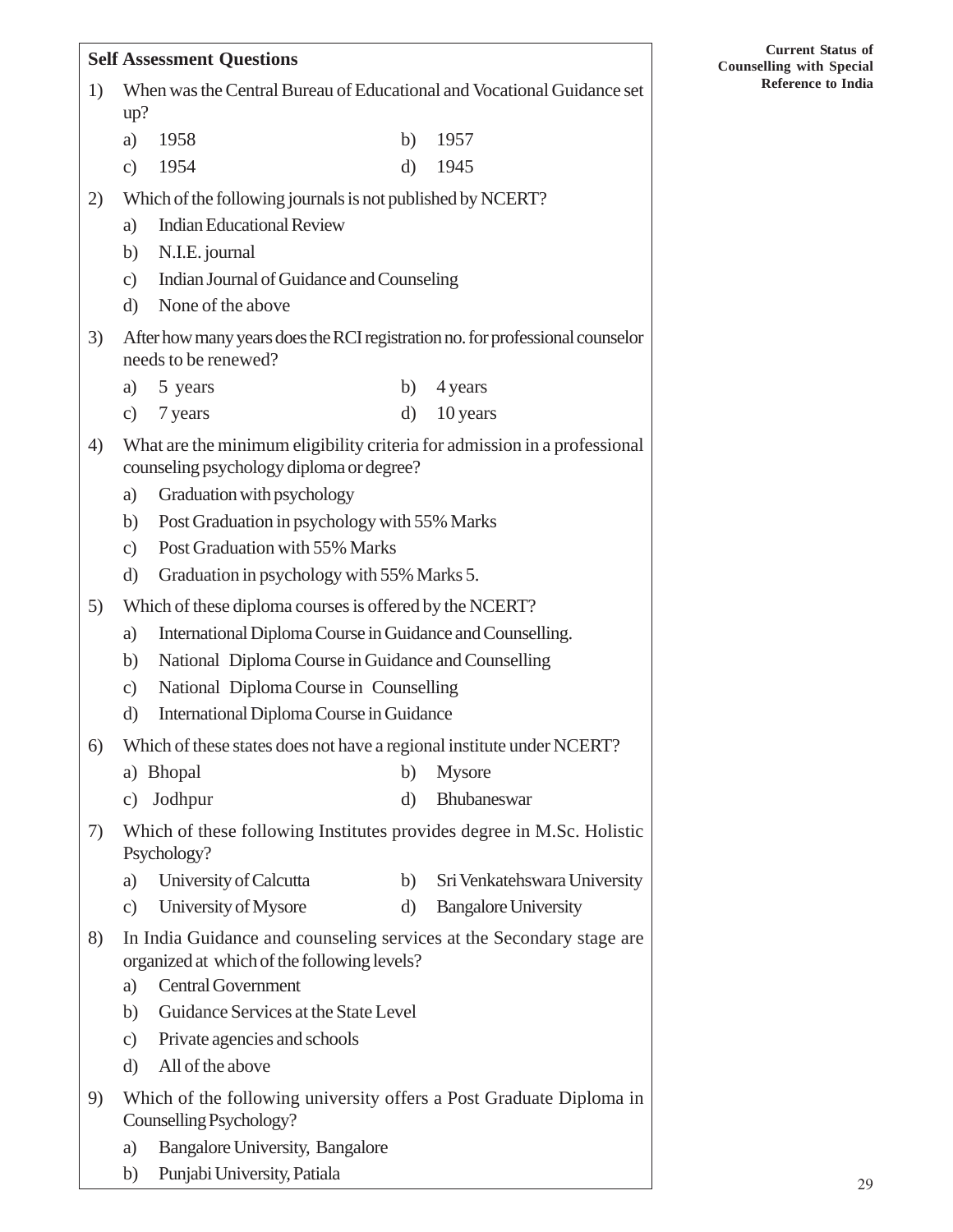- **Directions (E-Counselling)** c) Gurunanak Dev University, Amritsar
	- d) Maharaja Sayajirao University of Baroda
	- 10) What is the name of department of psychology at NIMHANS, Bangalore.
		- a) Department of Mental Health and Social Psychology
		- b) Department of Mental Health and Psychology
		- c) Department of Neuropsychology and Social Sciences
		- d) None of the above

A lot of opportunities are also open for students of Psychology in the UK, the US, Australia and Singapore. Some Institutions are also running M.Phil. in counselling psychology.The profession of Clinical Psychology is in a very young stage in India but is set to expand more in the near future. Together with it, the career scope of students, who do a course in Clinical Psychology today, will also expand in the near future.

### **2.6 INDIA'S TWO LEADING ORGANISATIONS**

#### **2.6.1 Department of Mental Health and Social Psychology (NIMHANS, Bangalore)**

It was started in the year 1954 as the Department of Psychology and Human Relations. It is one of the oldest and largest departments in National Institute of Mental Health and Allied Neuro-Sciences (NIMHANS), Bangalore. In tune with the guiding philosophy of NIMHANS, the department is engaged in clinical service, human resource development and research activities. The department has a sanctioned strength of 18 faculty members, 1 senior scientific officer, 2 junior scientific officers, 6 clinical psychologists and a teacher for the mentally-challenged persons.

Here Psychological intervention services are provided for adults, children and adolescents, couples as well as families. The approaches utilised for interventions include supportive, cognitive- behavioural, emotion-focused, interpersonal and brief dynamic psychotherapies, marital and family therapies, humanistic-existential therapies, behaviour modification as well as rehabilitation and cognitive retraining procedures. These services are individually tailored. In addition, the department is involved in providing various outreach services for mental health education, awareness and training. These include school mental health programs, stress management programs, training in basic counseling skills, parenting- skills training and other programs for the promotion of mental health and well being for various target groups in the community.

The department has been offering child and adolescent psychological services since its inception. At present, the services include assessment of cognitive functions such as attentional skills, intellectual abilities, memory, specific learning abilities/disabilities (academic abilities such as reading, writing, spelling and maths), self-concept, stress and interpersonal relations, fantasy life and internal world of children as well as parenting skills. The methods of intervention include play therapy, art and narrative work with children, individual psychotherapy for adolescents, parental counseling for children and adolescents with mental retardation, autism and learning disabilities and parent- management training for children with severe behaviour problems such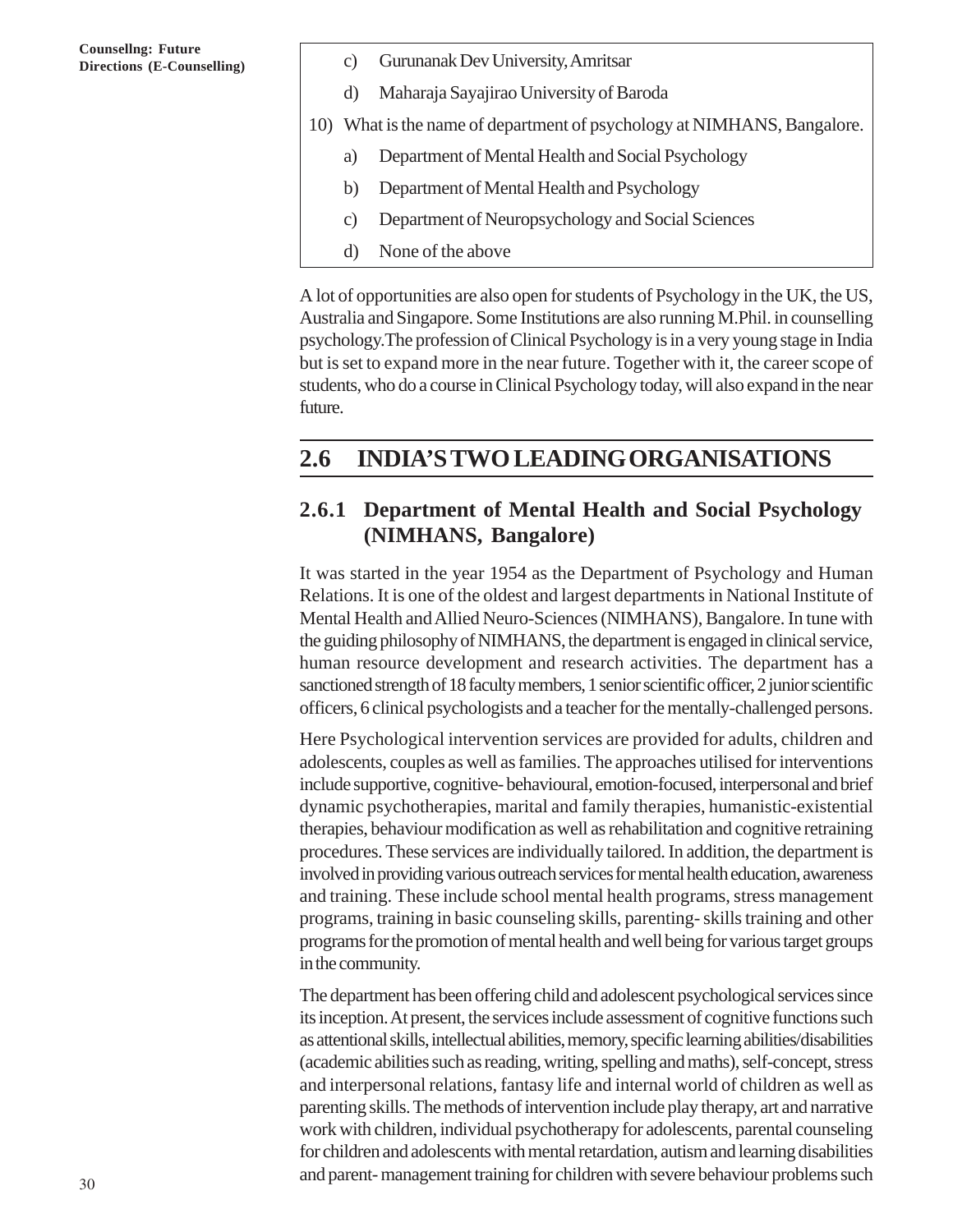as conduct and oppositional defiant disorders. In addition, remediation-training for young children with learning difficulties and behavioural intervention for children with attention deficit hyperactivity disorder, emotional and behavioral problems are also utilised. Services are offered on appointment basis. Since the services offered generally involve in-depth assessment and individually-tailored, intensive interventions for addressing multiple problem- areas; the entire process for a given client may usually span two-to three months.In addition, the psychological services are offered to schools in terms of school mental health - workshops for teachers and parents to identify and deal with academic and psychological problems in children and adolescents. Programs for enhancing mental health of parents and children are also offered.

The clinical psychology services offered for clients with substance use /dependence are individually tailored and include psychological assessment of various domains such as intelligence, personality and interpersonal relationships. Neuropsychological assessments are also carried out when necessary. The range of psychological interventions offered includes motivation enhancement therapy, methods for relapse prevention, individual psychotherapy, marital/family therapy, parental counseling, cognitive retraining and yoga.

In the Family Psychiatry Centre, therapeutic services are offered for couples and families who may be referred from adult and child and adolescent mental health units as well as those who are self- referred. The services are offered on inpatient as well as outpatient basis. The clinical psychology consultants are an integral part of the multidisciplinary team and provide intensive inputs in the process of assessment, intervention and training. Systemic, structural, behavioural, emotion-focused, strategic and psycho-education are some of the therapeutic approaches utilised.

### **2.6.2 The National Council of Educational Research and Training**

The National Council of Educational Research and Training (NCERT) was established for providing academic support in improving the quality of school education in India. The focus of the Council is reflected in its emblem. The three intertwined swans symbolise the integration of three aspects of the work of the NCERT, namely, Research an d Development, Training, and Extension. All these functions are tuned to achieve the main objective of improving the quality of school education. The activities taken up by the NCERT include development of curriculum, textbooks and instructional materials, training of the key functionaries and research in various dimensions of school education.

#### i) **Department of Counselling and Guidance**

Qualitative improvement of education, through the application of the disciplines of educational psychology and counselling and guidance, particularly at the elementary, secondary and senior secondary levels, is the major concern of the Department of Educational Psychology, Counselling and Guidance of the NCERT. It has been engaged in research, development and training activities related to counselling and guidance, identification and development of talent, behaviour technology and development of syllabi and instructional materials. Its projects/programmes aim at the optimal development and self actualisation of the learner, in all aspects of his/her potentialities and functioning. It took steps towards implementing the recommendations contained in the National Policy on Education (NPE) and Programme of Action (FOA), bearing on educational Psychology, counselling and guidance. (R.N. Sharma, 2004)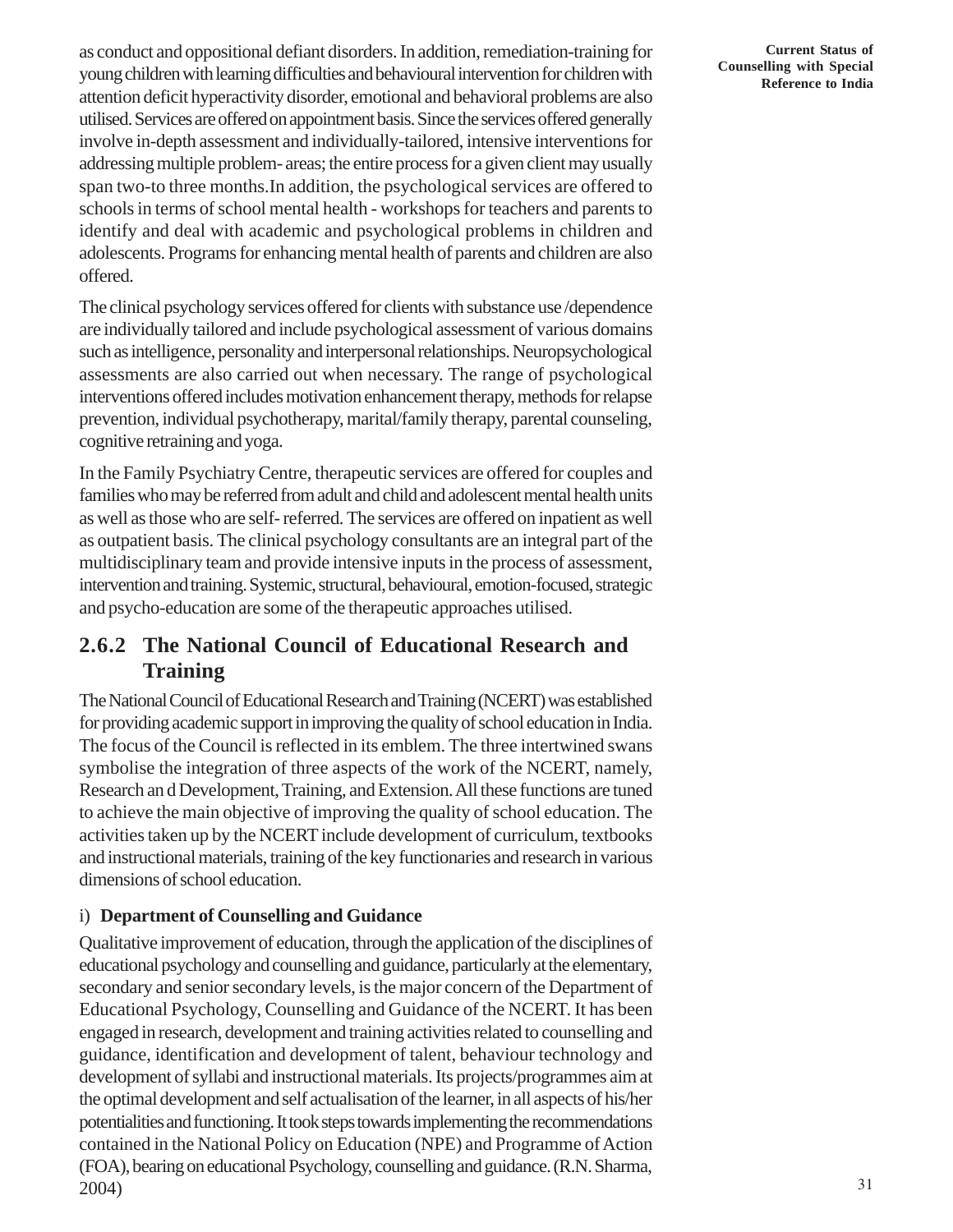**Directions (E-Counselling)** The NCERT functions through its eight constituent units, viz. (a) National Institute of Directions (E-Counselling) Education (NIE) (b) Control Institute of Educational Technology (CIET), both Education (NIE), (b) Central Institute of Educational Technology (CIET) – both located at New Delhi, (c) Pandit Sunderlal Sharma Central Institute of Vocational Education (PSSCIVE), Bhopal and five Regional Institutes of Education (RIEs) at Ajmer, Bhopal, Bhubaneswar, Mysore and Shillong. This National Institution draws on the expertise of as many as 600 members of the faculty located in the network of its constituent units.

#### ii) **International Diploma Course in Guidance and Counselling (IDGC)**

NCERT, through the Department of Educational Psychology and Foundations of Education (DEPFE), has been training the in-service school teachers, teacher educators, educational administrators as well as untrained guidance personnel through its diploma courses for many years. In order to make the course accessible to larger numbers, this course has now been redesigned with components of both distance/ online as well as face-to-face modes. The course is developed and offered by DEPFE, NIE, New Delhi and other five study centres at Regional Institutes of Education of NCERT.

The course aims to train in-service teachers, teacher educators, educational administrators and untrained guidance personnel as counsellors/teacher counsellors to guide and counsel students in school and other related settings. The course provides opportunity for interaction among candidates from different cultures and helps to promote international understanding, harmony and peace among people from various regions of the world. It has therefore been designed with a special focus on counselling in a multicultural context.

# **2.7 COUNSELLING PSYCHOLOGY: AN OVERVIEW**

Counselling psychology is not an established profession in India, at least in the formal sense. While psychology in India is represented by a number of key professional bodies, including the Indian Association of Clinical Psychologists, there has not been a move to develop a distinct identity for psychologists involved in counselling. A limited number of courses on counselling are on offer, but the quality of training is not monitored for these. What is apparent from a consideration of the situation in India regarding psychology and counselling, is the need for both western and Indian philosophies and ideas to come together to form theories and approaches that have greater face validity to the Indian population and which therefore might more adequately meet identified needs. For example, Arulmani (2007) draws attention to the fact that traditional Indian psychology, referred to as Mano Vidya, or 'mind knowledge', is recorded in ancient Indian writings documenting the existence of psychological ideas and techniques that 'bear a startling resemblance to ideas put forth by modern Western psychology and yet predate these efforts by two millennia' (p. 71). Apparently, there is now some activity in this direction, with the development of psychological inventories that draw on traditional Indian psychology (Wolf, 1998). The challenge that these developments present to counselling psychology highlight the need to contextualise concepts and approaches within a framework that can cope with different cultural subjectivities, and by doing so recognise the contextual nature of knowledge and research activity. (Counselling psychology in India).